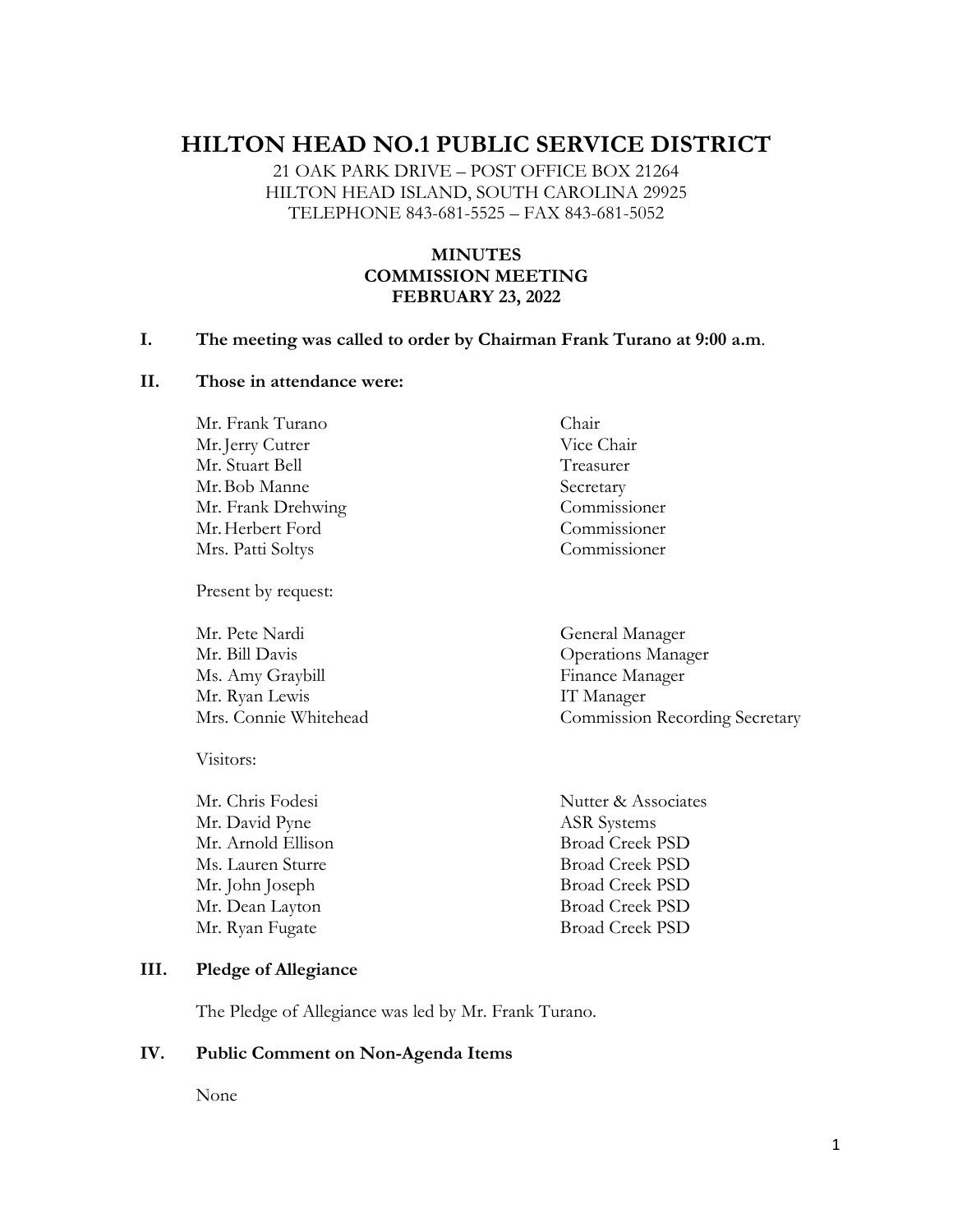#### **V. Draft Minutes of the January 19, 2022, Regular Commission Meeting**

#### Key Discussion Points

• Mr. Cutrer moved to adopt the minutes of the January 29, 2022, regular board meeting as presented. Mr. Bell seconded. The motion passed unanimously.

# **VI. Hydrogeology Report**

Key Discussion Points

- Mr. Chris Foldesi of Nutter & Associates presented the hydrogeology report. A copy is included in the agenda packet.
- Next month, David Pyne from ASR Systems will present the Cost-of-Service Analysis

# **VII. Executive Committee Report**

The Executive Committee met February  $9<sup>th</sup>$  to discuss the draft GM performance goals, special election procedures, and commission compensation.

# **A. GM Performance Goals**

#### Key Discussion Points

- o The Committee made minor edits to the draft GM performance goals drafted in December, and the revised document was presented to the full Board for review.
- o Mrs. Soltys and Mr. Ford voiced their concerns that the newly drafted document is intended to be used as a tool in the review of the GM's FY'22 performance, given the fourth quarter is beginning. Mr. Nardi is not opposed, as many of the items are already in the current year's goals.
- o Mrs. Soltys offered several revisions to the goals that were discussed and incorporated into the document.
- o Under Item III. Internal Focus, discussion was held on board and management relative roles.

# Action

- o Mr. Cutrer moved that the Board adopt the proposed category outline as presented by the Executive Committee to be used as a tool in evaluating the general manager's performance in FY'22, with the following revisions:
	- o Section II- B, Financial Ratios:
		- Goal 1 was revised to read, "Meet 120 Days Cash on Hand as the benchmark." The plan to maintain above 150 was deleted.
		- Goal 3 was revised to read, "Meet required debt coverage ratio of 120%." The plan to maintain above 150% was deleted.
	- o Section III-A, Personnel Development & Retention:
		- Goal 2 was revised to read, "Report to Board on a semi-annual basis on voluntary separations and resulting action plans, if needed."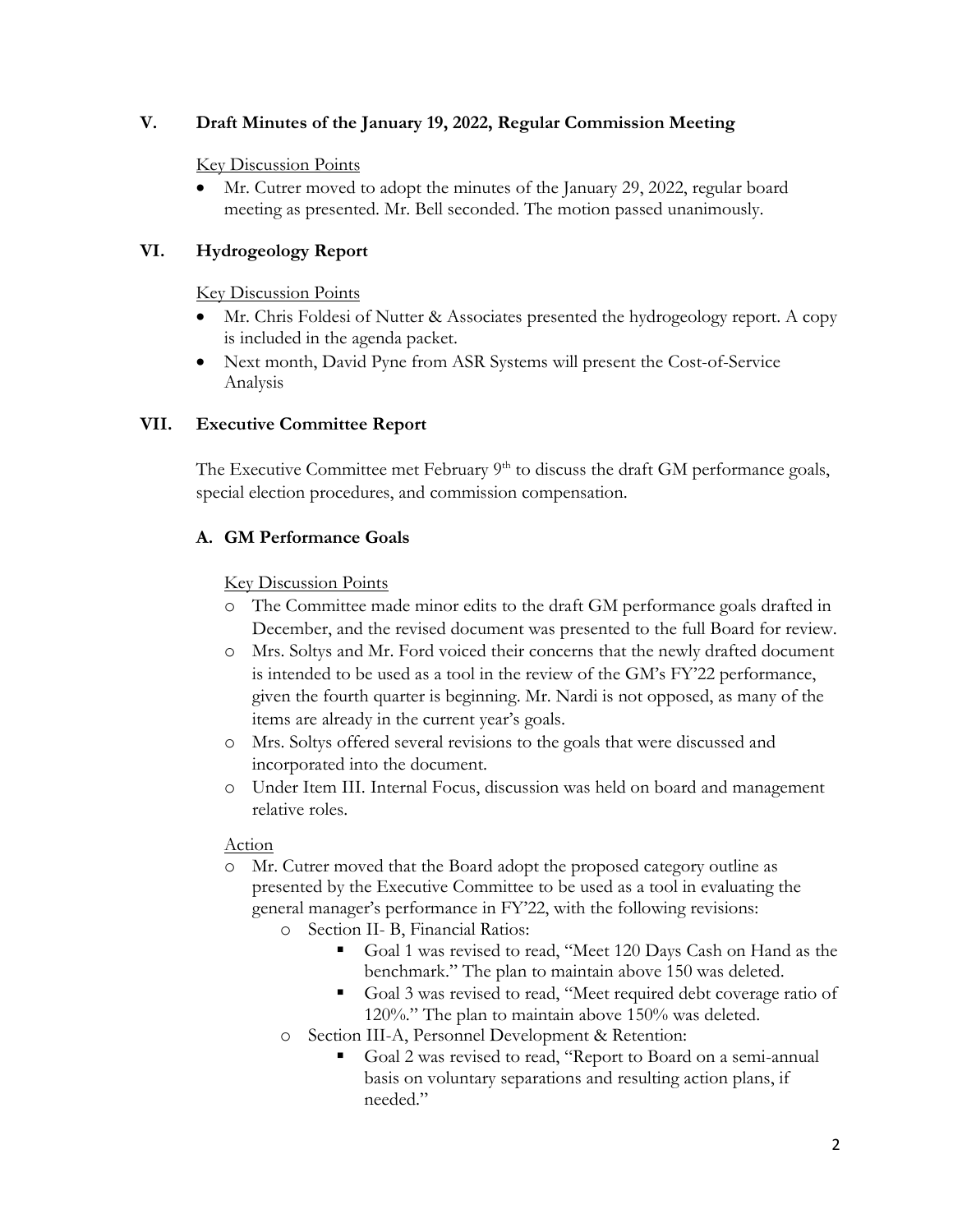- Goal 4 was revised to read, "Create and distribute an employee newsletter."
- Goal 5 was revised to read, "Report on quarterly Employee Recognition Program."
- A new Goal 8 was added which reads, "Recommend appropriate programs aimed at diversification of staff and/or non-traditional roles.
- o Section III-B: Goals 1 and 2 were combined to read, "Implement programs aimed at achieving zero (0) OSHA-recordable injuries and less than ten (10) lost days due to on-the-job injuries during the year, excluding individual long-term disability claims and/or leave-of-absence status."
- o Mr. Bell seconded. The motion passed unanimously.

# **B. Special Election**

# Key Discussion Points

- o Mr. Manne will be moving out of voting district 4 by the end of February, leaving his commission seat vacant.
- o Mr. Nardi, at the Chairman's request, asked legal counsel to review the special election requirements.
- o Legislation requires:
	- The filing period be opened on the third Friday after the vacancy occurs and end 10 days later
	- Filing would be made to the same entity that intakes filings for a general election (note: the PSD intakes the candidate filings).
	- An election must be set for the thirteenth Tuesday after the vacancy occurs
	- If the thirteenth Tuesday occurs no more than sixty days prior to a general election, the special election shall be held on the same day as the general election.
- o Based on Mr. Manne's anticipated move date and the prescribed election timeline, the special election to fill the vacant District 4 seat will be held May 31. The newly elected commissioner will complete the remaining term, which expires in November 2024.
- o Staff has spoken to the State to ask about the timeline for redistricting. The plan now is to redistrict the PSD after the special election to avoid drawing an incumbent out of their voting district.

# **C. Commission Compensation**

Key Discussion Points

- o The Committee was tasked with reviewing the commission compensation review compiled by staff in May 2021 to make a recommendation on whether an increase is appropriate.
- o The Committee recommends no change at this time.

# Action